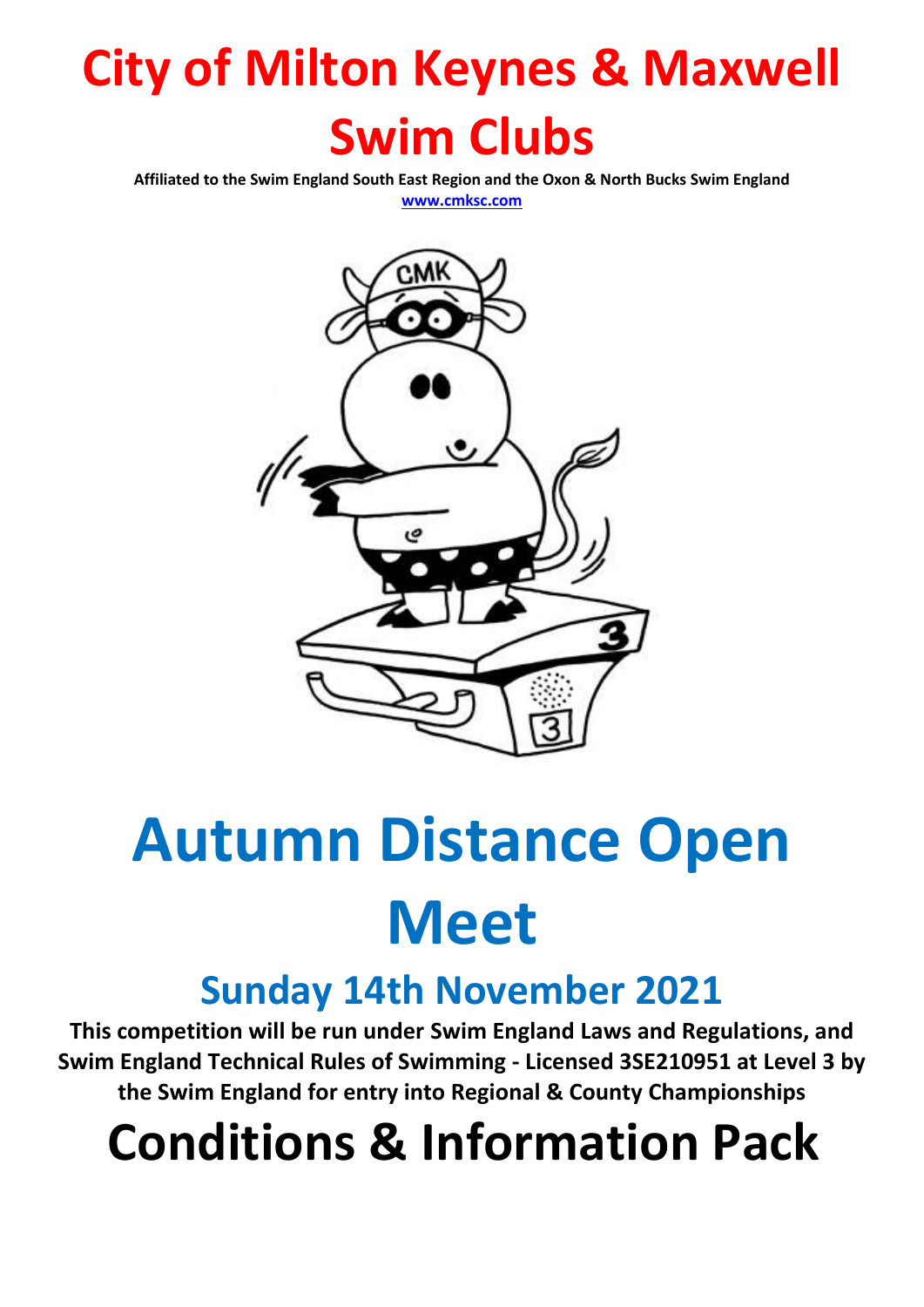#### **City of Milton Keynes Swim Club**

#### **MEET INFORMATION – this is a joint run meet with Maxwell SC**

- **Venue:** This competition will be held at **Aqua Vale Leisure Centre. Park Street, Aylesbury. HP20 1DX** Telephone: **01296 488555**
- **Car Parking:** Available in the centre there is a carpark although this is not huge (A permit must be collected from reception and displayed in the windscreen for non Blue Badge Holders
- **Pool:** An 8 lane 25 metres pool with anti-turbulence lane ropes.
- **Timing:** Aries electronic timing with 8 line scoreboard is to be used in conjunction with a computerised result service.
- **Entry Fee:** The entry fee is **£12.00** for event 111 and **£15.00** for event 221. **This is a cardless meet.** Payment by: **Cheque –** payable to CMK Swim Club **Electronic Payment - Sort Code** 20-57-40 **A/C No** 40264962 **Ref:** Nov Distance Meet (Swimmers/Club Name)
- **Coaches Pass:** Coaches Passes are available to Coaches supporting competing swimmers. This will include poolside admission, programme, poolside drinks, lunch and one set of results for Club which will be emailed to one designated coach. Coach passes must be ordered with entries to assist with catering. The cost of a One Day pass costs £15.

#### **Coaches' Passes cannot be sold on the day.**

*Sufficient Adult Poolside Accreditation (CRB Checked) must be available for clubs to maintain adequate supervision of their athletes. As a guide, a ratio of 1:10 Adults to Swimmers [inc Coach/Team Manager] should be considered as the minimum requirement which should include male and female adults to reflect the swimmers if the team is also make up of male and female swimmers. Clubs with twenty or less swimmers should apply for a two passes; but where there are more than twenty swimmers, a club should apply for additional passes to maintain a 1:10 ratio of adults to swimmers.*

**Opening Date:** Entries to this meet can be submitted from **Monday 27th September 2021**

**Closing Date:** The closing date for entries is: **Midnight Sunday 31st October 2021**

Completed entry forms must be returned via email or post by the closing date together with the appropriate fee to the Promoter:

> Nicola Francis City of Milton Keynes Swim Club Stantonbury Leisure Centre Purbeck Way **Stantonbury** Milton Keynes MK14 6BN

#### **Email - [meet.cmksc@gmail.com](mailto:meet.cmksc@gmail.com)**

- **Spectators:** Ticket options apply as follows:- 1 x Session **£8 (Over 65 £6)** 2 x Sessions **£12 (Over 65 £10)**
	- Children (Under 16) **Free**
	- **\***Cost of Meet Programme will be available online

**Refreshments:** The Leisure Centre has a small café and the usual vending machines, and there are also other establishments in the local vicinity that provide hot food.

**Health & Safety:** All participants and spectators must observe the health & safety precautions in operation at the Aqua Vale Leisure Centre and must be aware that the changing rooms are a public area. The use of photography is not permitted by visitors, spectators or competitors. It is vital that stairs, walkways and thoroughfares must be kept clear of persons or bags; this includes the poolside.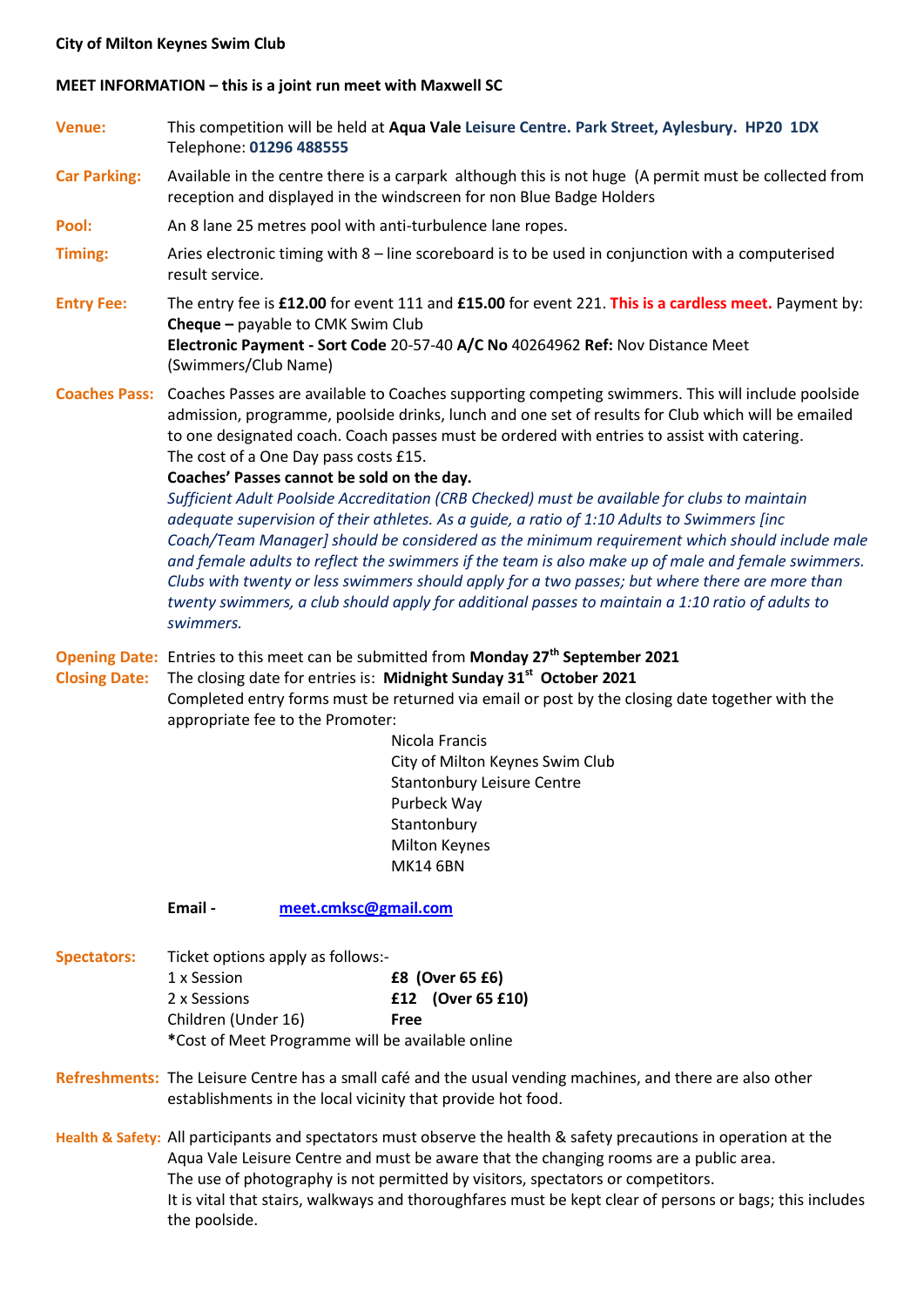There are no expected Fire Alarms so should the fire alarm sound spectators and coaches should evacuate the building immediately. Swimmers have a two stage evacuation and if the alarm sounds swimmers should follow the lifeguard's directions and queue up alongside the two poolside fire exits Should swimmers need to evacuate then they will leave by the fire escapes at the shallow and deep ends of the pool having been given foil blankets.

If a competitor has any known condition that may affect the swimmer during the meet then the meet promoter and the referee should be notified in writing before the meeting.

**Photography:** A professional Sports Photographers may be present for this event. This event, by its very nature, is in the public arena and when entering for the event the participant and their parents acknowledges this fact, which may result in the recording and publication of his/her image. All photographers and staff will have been CRB checked and the company shall operate a strict Child Protection Policy and Code of Ethics. Only coaches and officials will be allowed mobile phones or cameras on poolside and they must register at the Leisure Centre reception. Swimmers are not allowed mobile phones/cameras poolside. If caught they may be omitted from the meet. **NO OTHER PHOTOGRAPHY IS PERMITTED**

- **Property of** Neither the City of Milton Keynes Swim Club, Maxwell Swim Club nor Aqua Vale Leisure Centre can be held responsible for loss or damage to spectators' or competitors' property.
- **Swimmers &** Competitors are advised to use the lockers in the changing room
- **Spectators** The changing rooms are a public area. **Large swim bags will not be permitted on the poolside.**

#### **PROMOTERS CONDITIONS**

**Session Details:**This is a cardless meet and **an active withdrawal system will be in operation (see Withdrawals)**

Entry onto Poolside from 12.45.

| Session 1<br>13:35<br><b>Start</b>             | <b>Session 2</b><br>17:00<br><b>Start</b> |
|------------------------------------------------|-------------------------------------------|
| Warm up Starts at 13:00                        | Warm up Starts at 16:40                   |
| Withdrawal Closes at 13:05                     | Withdrawal Closes at 16:45                |
| $13:00 - 13:15$ Boys & Girls $11 - 13$ years   | $16:40 - 16:55$ Boys & Girls - All ages   |
| $13:15 - 13:30$ Boys & Girls 14 years and over |                                           |

**\*\* Coaches are responsible and must supervise swimmers during warm up & during both sessions.**

**Competition** The Competition is open to swimmers as defined by the Swim England Laws: **Age:** Age as **14th November 2021** for the following age groups: 11, 12, 13, 14, 15, 16, and over. 9, & 10 year olds may NOT enter this meet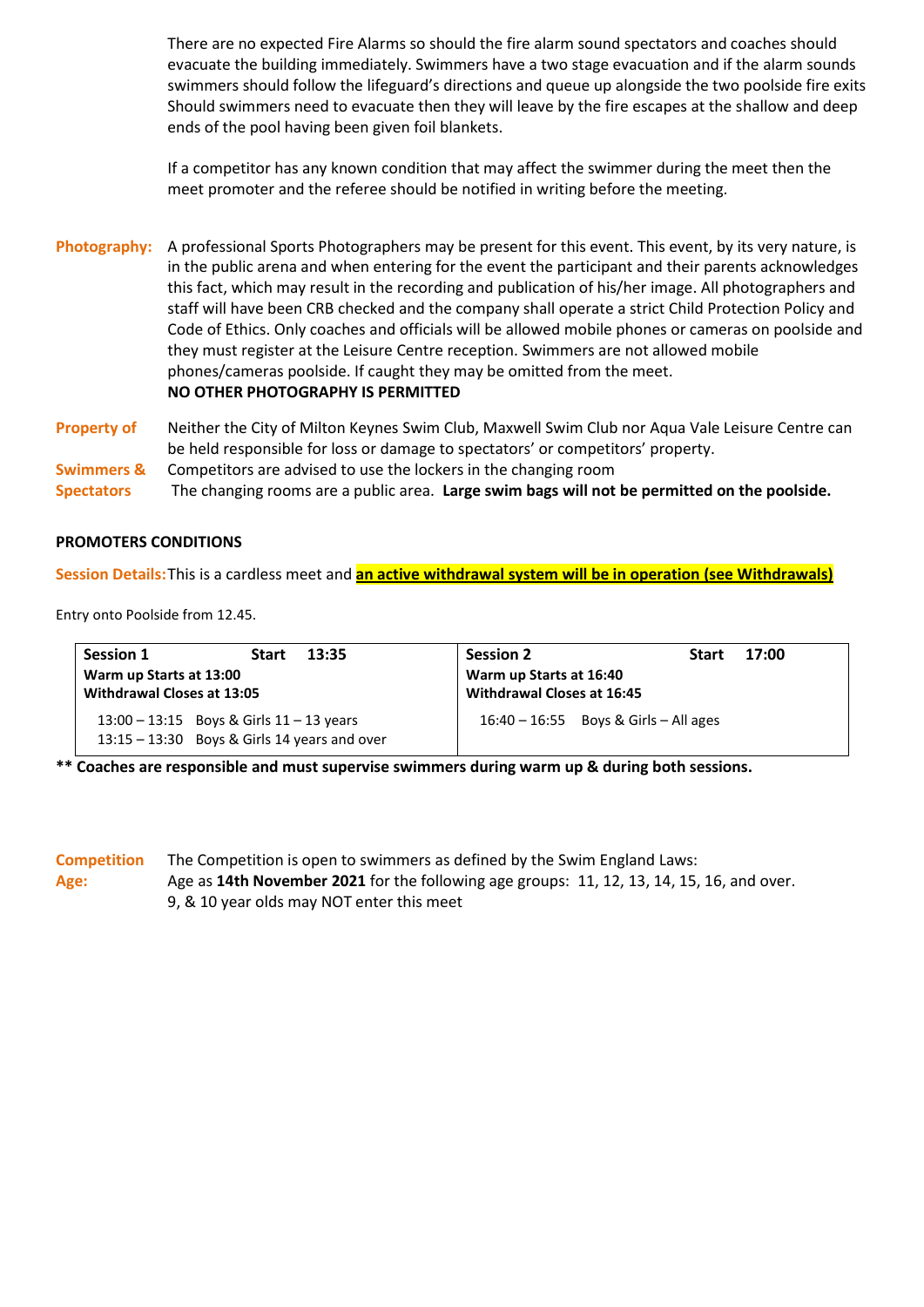**Entries:** Entrants must have joined the club under whose name they are entering.

- 1. All entry forms must be signed by an authorised nominated Club Official, who by their signature confirms that:
- 2. All entrants are registered swimmers, with their Swim England numbers as recorded on the entry form and eligible to compete;
- 3. Qualification times must be personal best (PB) times and fall within the attached table in the respective Age Groups for consideration for entry (note age restrictions apply to some events).
- 4. The swimmers have all read and understood the Promoter's Conditions and accept them
- 5. Where an entrant has dual registration, they may only represent one club and that shall be the name nominated on the entry form
- 6. The dates of birth and entry times have been checked and are correct
- 7. All entrants details are the same as is recorded on the their Swim England registration this is required to facilitate the completion of National Rankings
- 8. The club official must give a contact number and email address so that enquires can be made if necessary.

Entries must be made on the Individual Entry Forms for this competition, indicating preferred events. Upper qualifying times are provided.Entry times must be within the qualifying standards and can be personal best times as they will be used for seeding purposes as races will be fully integrated and swum in a spearhead formation.

Clubs sending more than 3 swimmers in total will need to submit entries electronically using team manager lite from Hy-Tek as well as entry and official's summary sheets along with a **single cheque or bacs payment** when submitting entries. Club entries will only be processed once the electronic entry file, payment and entry summary sheet are received.

Any paper entries (no more than 3 swimmers from any one club) must be on the official entry form, and must include the entrants Name, Swim England registration number, DOB and submitted times together with correct entry fees.

#### **Payment will only be accepted by single cheque (payable to City of Milton Keynes SC) or electronic transfer and no entries will be registered unless accompanied by the correct payment or until the electronic payment has been received.**

Entry for all events shall be by considered entry times. The promoter reserves the right to limit the number of entries and number of heats in any event to maintain a balanced programme .

Entries for this meet are all allocated on a FIRST COME, FIRST SERVED basis. First Come First Served is defined as receipt of a correctly completed entry form and/or hytek file plus receipt of payment – either electronic, cheque or cash.

Refund of entry fees **will be** made for rejected entries or where the entry to an event has had to be restricted. Once the closing date or accepted entries have been published (whichever is the sooner) entry fees **will not** be refunded except when due to injury or illness which is supported by a doctor's certificate.

Accepted entries will be published on the CMKS[C www.cmksc.com](http://www.cmksc.com/) and it is the responsibility of the club representative to check the entries for any errors and to notify the meet manager of any errors. Failure to do so may result in the swimmer being excluded from events.

No time trials or speed trials will be permitted.

**Late Entries:** Applications for entry must be correctly submitted by the specified date. No entries will be accepted after the closing date or during the meet unless due to promoters error or omission. Entries received without payment or incorrectly completed may be rejected. However, if the meet is undersubscribed late entries may be accepted at the discretion of the Meet Manager.